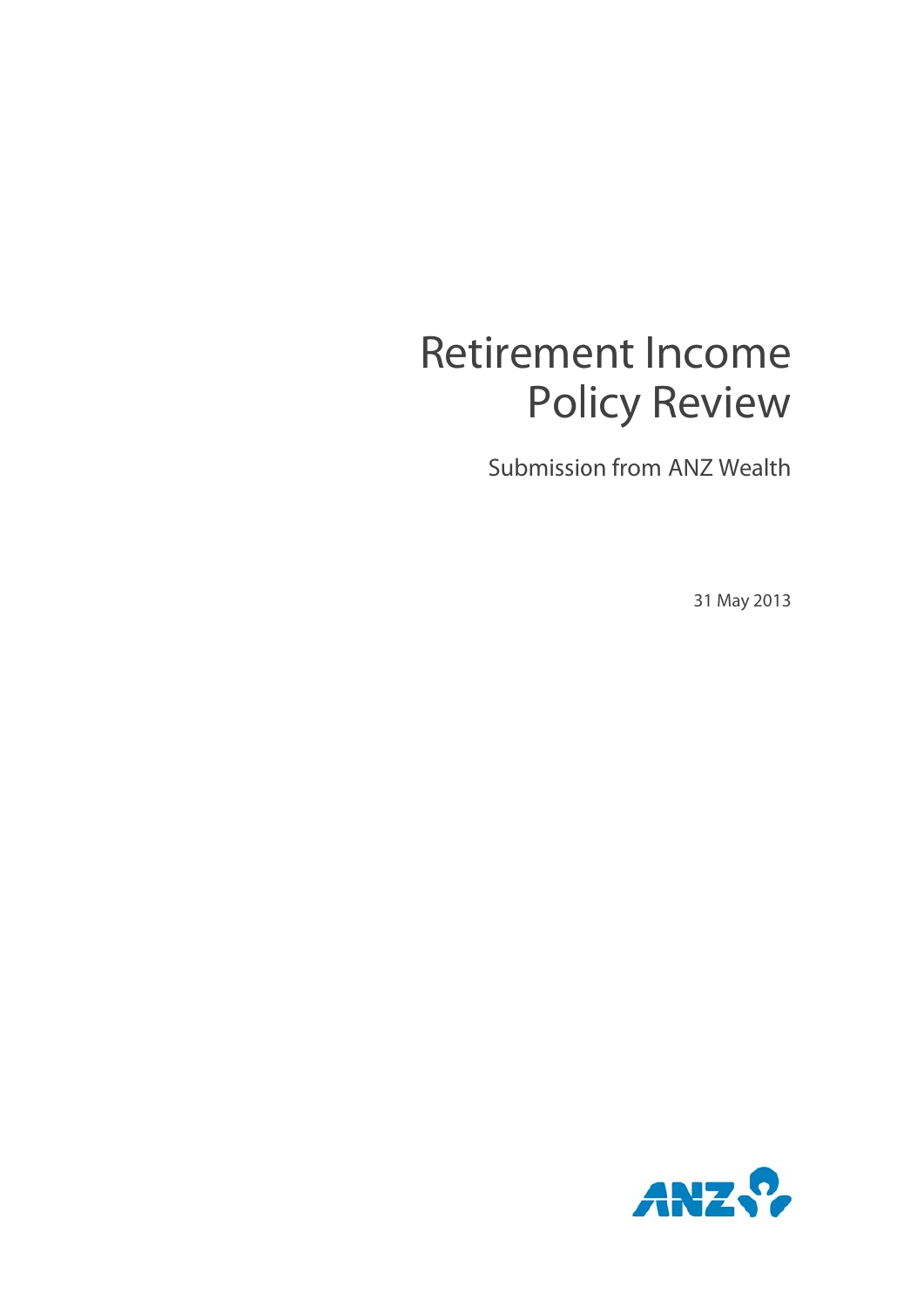# Introduction

Thank you for the opportunity to submit on the 2013 Review of Retirement Income Policy. In our submission we have provided responses to questions 3, 5 and 6.

# **Table of contents**

| Question Three: An assessment of the role of private savings for retirement                         |                                                                                                                        | 2              |
|-----------------------------------------------------------------------------------------------------|------------------------------------------------------------------------------------------------------------------------|----------------|
| 1.                                                                                                  | Trends in KiwiSaver, particularly withdrawal patterns of those retiring<br>and the issues that these may raise         | 2              |
| 2.                                                                                                  | The role of the financial services sector in helping to ensure the<br>adequacy of retirement income for New Zealanders | $\overline{4}$ |
| Question Five: Women's future retirement income prospects                                           |                                                                                                                        | 7              |
| Question Six: The role of financial education and financial literacy in<br>retirement income policy |                                                                                                                        | 8              |
| <b>Reference List</b>                                                                               |                                                                                                                        | 10             |

# **Contact for submission**

We welcome the opportunity to discuss our submission directly with the Commission for Financial Literacy and Retirement Income (CFLRI). Please contact:

David Boyle General Manager Funds Management 09 356 4056 david.boyle@anz.com

Yours sincerely

Days

David Boyle General Manager Funds Management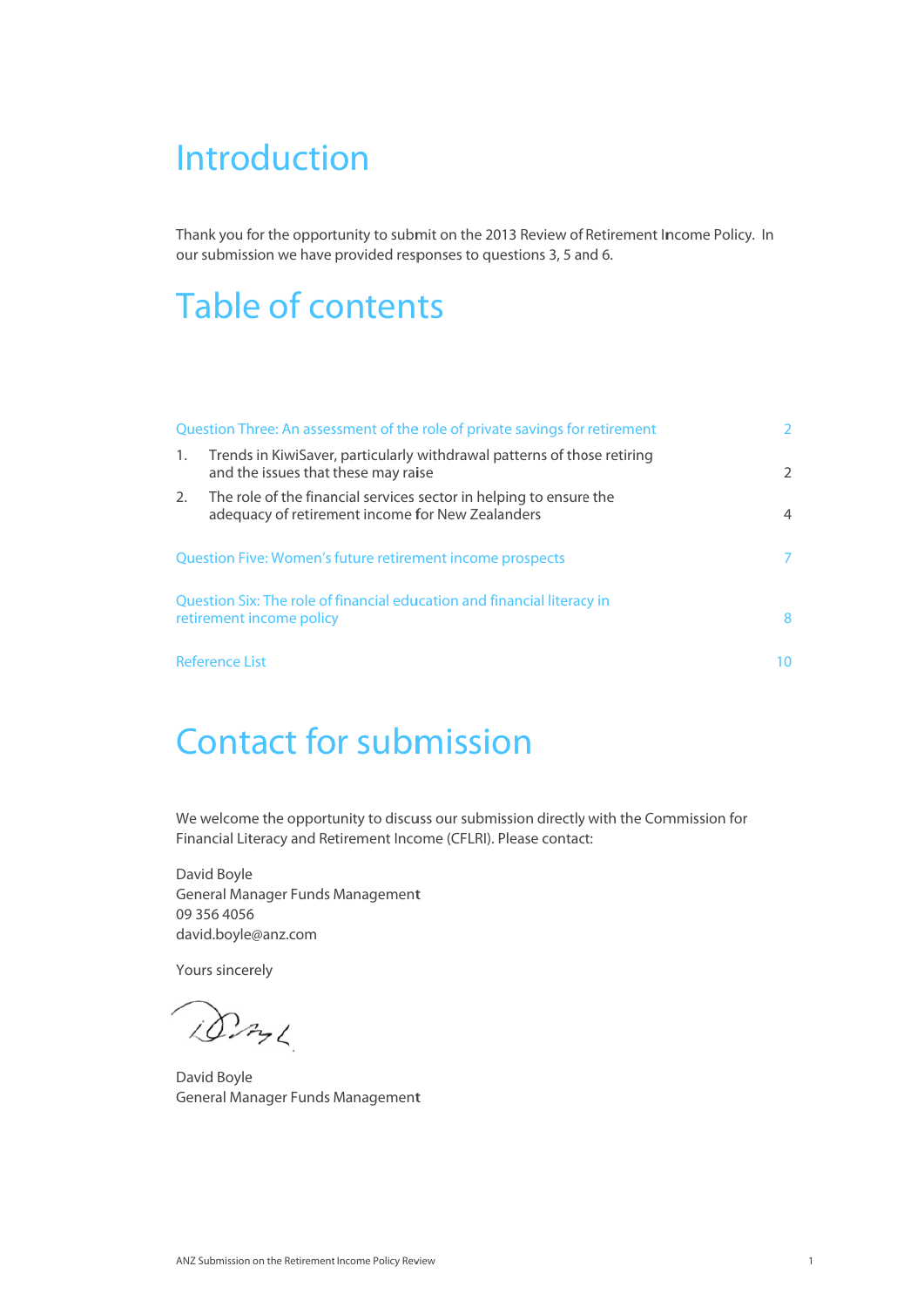# Question Three: An assessment of the role of private savings for retirement

## This assessment should cover:

## 1. Trends in KiwiSaver, particularly withdrawal patterns of those retiring and the issues that these may raise

We consider the following factors to be some of the most important in terms of trends in KiwiSaver and private savings:

- Benefits of private savings
- KiwiSaver's role as a supplement to retirement income
- Certainty, consistency and clarity on the long-term delivery of a retirement income framework
- Role of default KiwiSaver providers and continuing focus on high standards of governance and compliance to ensure confidence in the KiwiSaver brand
- Trends in enrolments
- Contribution levels and contributions holidays
- Withdrawal patterns and the need to prevent dissipation of people's hard-earned savings.

KiwiSaver has been a major success in its first five-and-a-half years and has helped establish a savings habit for over two million New Zealanders. Research has shown that for the majority of members, if they were not in a KiwiSaver scheme, they would not be saving towards their retirement. Private savings for retirement will become increasingly important to the economy and to the ability of individuals to make choices and live more comfortably in retirement. Growth in savings is not only important for individual wellbeing, it will also support the rebalancing of the New Zealand economy towards productive investments.

New Zealand has a well-developed retirement income framework including universal superannuation. People make their retirement savings decisions based on their expectations that KiwiSaver will be a *supplementary* income stream, in addition to NZ Super payments. Therefore, it is critical that that any policy changes to the retirement income framework are given long-term visibility, so people and businesses can prepare well in advance.

We recommend that any changes in policy settings need to be forewarned and confirmed at least ten to twenty years in advance.

## **Role of default providers**

The default providers have played a significant role in building public confidence in KiwiSaver and the KiwiSaver brand. In turn, KiwiSaver has played an important role in rebuilding consumer confidence in both the financial services sector and saving and investment in general, after the fallout from the Global Financial Crisis.

There has been an emerging trend of consolidation among KiwiSaver providers. Over the last twelve months, we have seen the sale of Tower to Fisher Funds, as well as the decision to merge the AXA and AMP KiwiSaver schemes. There is also an ongoing merger of the Kiwibank and Gareth Morgan KiwiSaver schemes. These changes can be very unsettling for customers.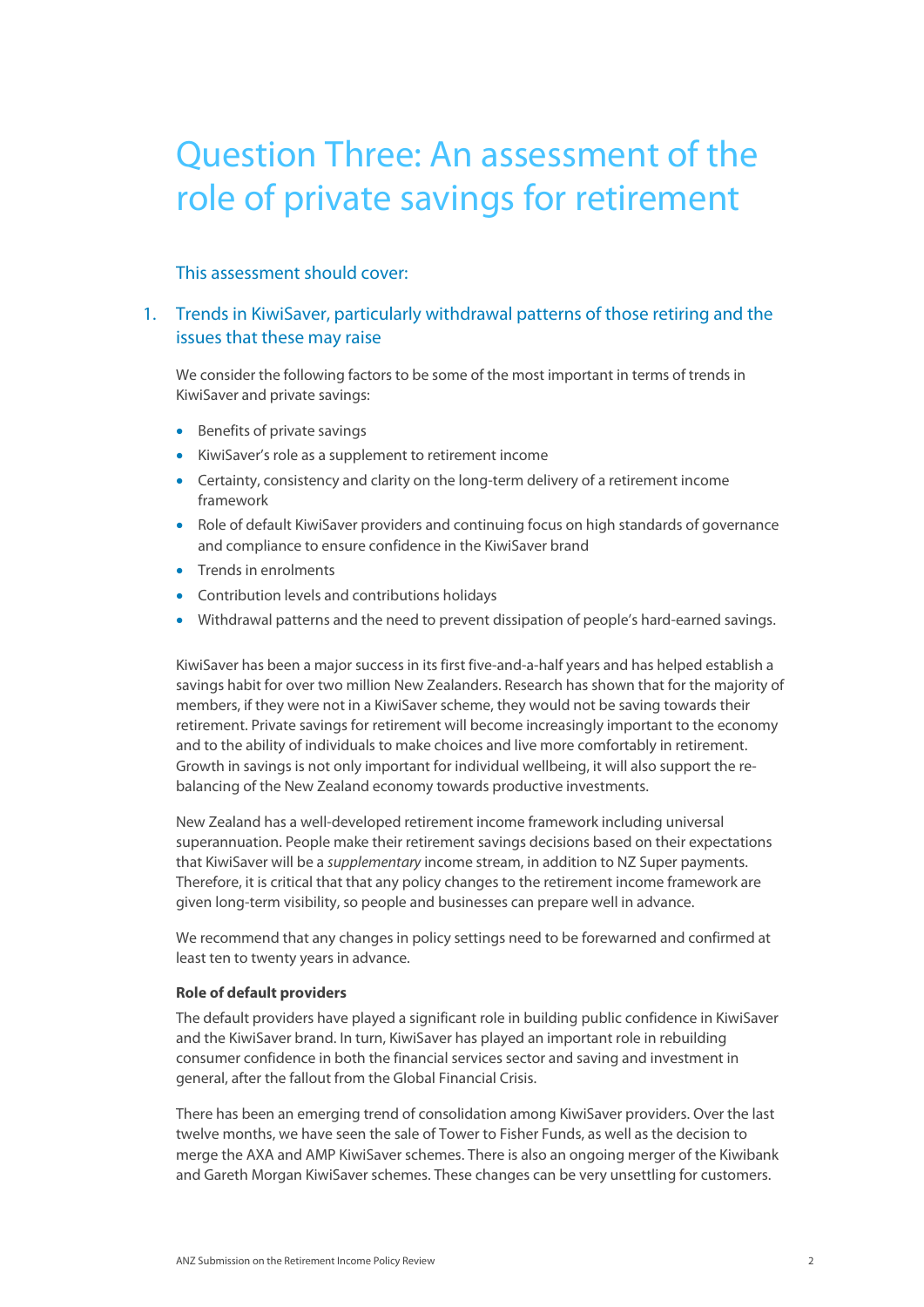The upcoming review of the default providers also has the potential to shake up the market if the number and identity of the default providers change.

ANZ believes it is important to maintain a high level of consistency in customer experience of the KiwiSaver 'brand'. Policymakers need to demonstrate certainty in scheme design for current members and those who are yet to join. For this reason, we submitted to the Government's default provider review that a small number of well-regulated providers will be easier and more efficient for regulators to manage and monitor.

The default providers have helped to establish a benchmark for governance and compliance, and these standards should now be raised for a small set of complying default schemes. This in turn should help to further lift confidence in the KiwiSaver brand and encourage greater saving towards retirement.

### **Trends in enrolments**

While much of the focus in the first few years of KiwiSaver has been on joining and enrolment trends, the focus from here on needs to address the gaps that are emerging between those who are actually contributing towards their retirement savings and those who are not.

Growth in KiwiSaver membership has slowed, with 46 percent membership in 2012, the same as in 2011 (Nielsen, 2012).

Most people are now joining directly through self-selection of their provider. Joining through auto-enrolment in the workplace still plays an important role in extending membership in KiwiSaver, with approximately 5,000 per month joining default providers.

Members are reviewing their contribution levels and, on balance, are reducing these.

### Main reasons for *decreasing* contribution levels Main reasons for *increasing* contribution levels

- Affordability (31%)
- Unemployment (29%)

- A salary increase (33%)
- Receiving advice to do so (21%)

Source: Nielsen, 2012.

## **Contributions holidays**

The continuing trend in members taking a contributions holiday is concerning. Currently, about 95,000 members (or 4.5 percent of total membership) are on a contributions holiday. Inland Revenue statistics show that most people applying for a holiday have chosen the full five-year term. In other words, opting to take a holiday from paying into your retirement fund to help get through a temporary financial set-back is turning into a five-year-long break from saving.

Our research shows that this five-year gap can lead to a 10 percent shortfall in the final savings outcome for someone when they reach retirement. To resolve the gap that will emerge if people continue to take five-year holidays from saving, we recommend revising the current arrangements and permitting only a twelve-month contributions break, to be renewed actively by the member if circumstances remain difficult.

We have discovered through our own research that engagement levels with KiwiSaver are generally low after people have joined. In terms of fund selection and choices, we have identified only minimal adjustment in fund type or selection since inception in 2007.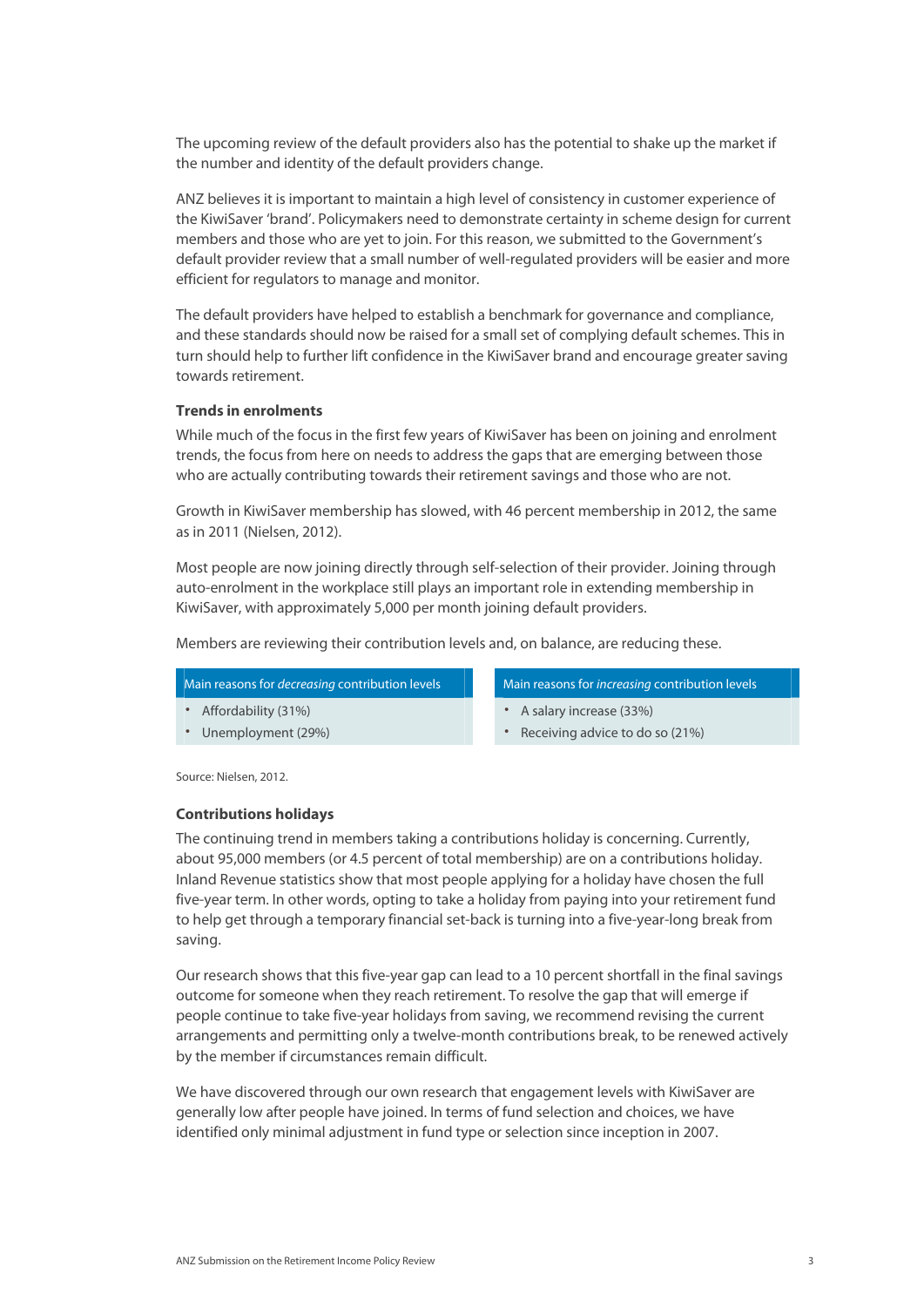Further research shows that 21 percent of people surveyed do not know their fund type (Nielsen, 2012). Across our own schemes, we have noticed that the majority of members have not made an active choice about their investment fund after they joined. This holds true whether the member is in a default or a non-default scheme.

### **Withdrawal patterns**

Since July 2012, we have experienced the first wave of KiwiSaver members who are eligible to withdraw their savings. We have found exit rates to be currently lower than anticipated, with slightly fewer than half of those eligible having exited. Furthermore, investors with a variety of balances are exiting rather than those with predominantly higher or lower balances; funds under management (FUM) balance at eligibility date does not seem to be affecting the choice of whether or not to exit.

Another observation is that only one percent of those accessing unlocked funds have made a partial withdrawal instead of a full withdrawal.

We believe that as balances increase, capital drawdown and new income product alternatives will become of interest. However, there is currently limited policy directly governing decumulation of KiwiSaver and other savings vehicles, and the market for annuity-type products is almost non-existent.

Without solutions that provide a regular retirement income stream from savings, there is a risk that maturing members may withdraw large sums of capital and transfer this into consumption too quickly, leaving them vulnerable later on. This is contrary to the primary objective of KiwiSaver, which is to help people maintain a comfortable lifestyle throughout retirement. It is vital that providers and policymakers work together to create a viable decumulation market in New Zealand.

However, there are currently significant barriers to delivering adequate or attractive solutions to members. Barriers to *demand* for annuities stem from issues related to market factors, consumer preferences and behaviours, and current tax legislation. Barriers to the supply of annuities stem from systemic and provider-specific issues.

It is our view that the New Zealand market may be too immature for decumulation products due to lack of size and knowledge, in addition to the issues raised above. In particular, the policy area and tax treatment of annuities is in need of review.

A joint government and industry response should be considered to ensure that tax, legal and commercial considerations work effectively together over the coming years to deliver solutions that will support New Zealanders in their retirement. While these issues are addressed and viable long-term solutions are discovered, it will be necessary to look at short-term fixes to encourage the protection of retirement savings built up through the lifetime of members.

## 2. The role of the financial services sector in helping to ensure the adequacy of retirement income for New Zealanders

The financial services sector has several roles, together with other public and private sector participants in the industry.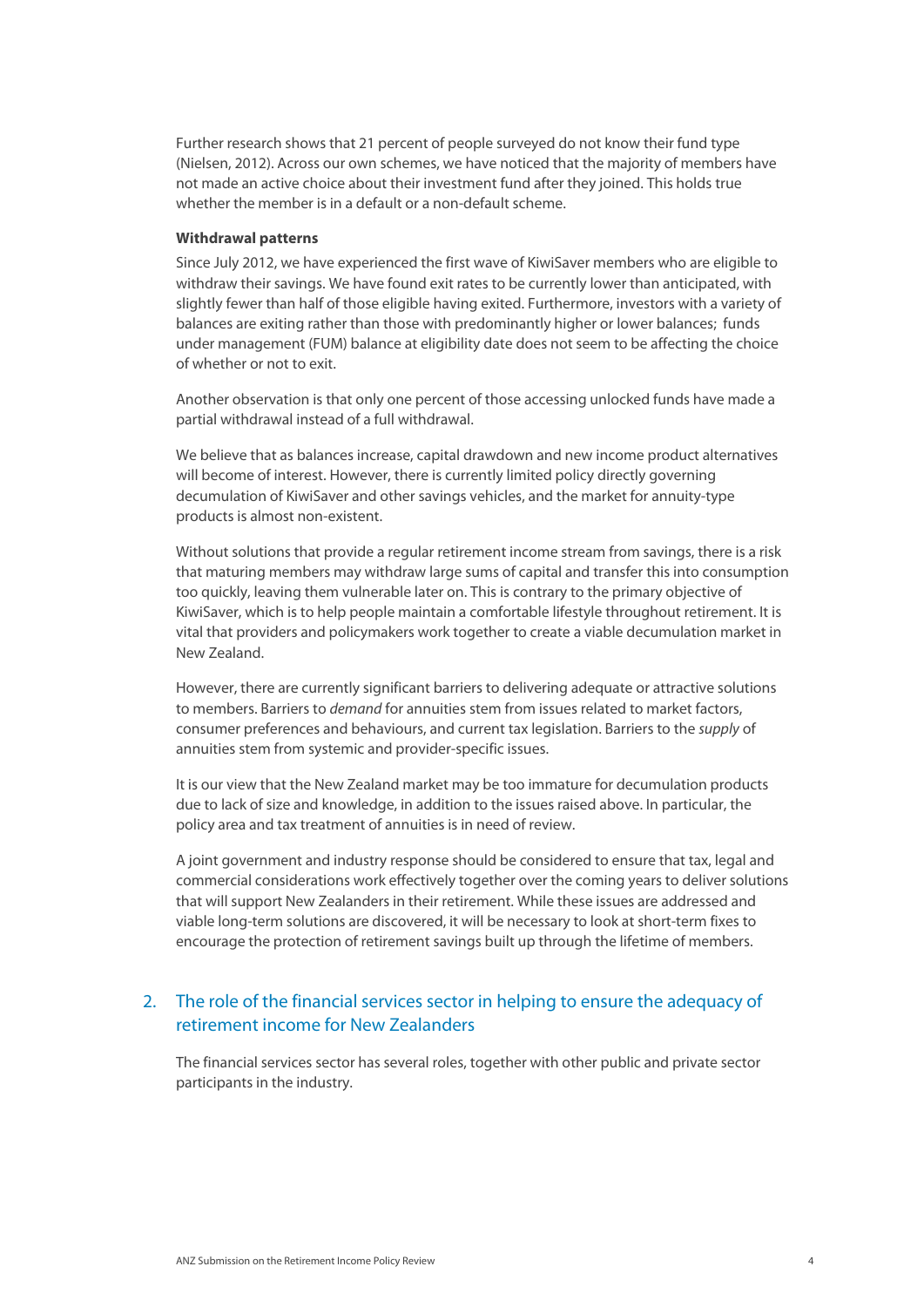## **Centres of excellence**

First, financial service providers need to be trusted centres of excellence, providing products and advisory services that engage and meet the needs of New Zealanders. ANZ strongly supports the role of the FMA in monitoring service providers and restoring public confidence. We also supported the introduction of the Financial Advisers Act to raise the standards and quality of professional advice.

New Zealanders require a framework that delivers affordable retirement income advice, tools and strategy. The framework should cover an array of alternatives to meet the various needs of consumers, including:

- financial education in schools (essentially having this imbedded into the school curriculum)
- online investment advice
- tools and resources
- affordable personal financial planning
- support to ensure workplaces can better provide access to financial planning tools and resources to assist employees with retirement income planning

In the absence of easily accessible advice and given the large number of people leaving their long-term retirement savings in default KiwiSaver funds, we advocate strongly for the availability of 'lifestages' investment funds.

Because of their reach, profile and many touch-points, banks are uniquely positioned to play a significant role in helping raise the level of financial literacy. They are also often the first financial services organisation a young person will encounter. No one solution or provider is best – we all have a role to play. That's because people have different needs, and different approaches to seeking advice.

The main concern for resolving the retirement income adequacy issue in New Zealand will be addressing the delivery of and access to advice for all socio-economic groups. The challenge is how the industry can best provide adequate advice that is commercially sustainable for the majority of people who are as yet unwilling or unable to pay for it. Consumers need advice to make their savings work for them and to make the right decisions both in planning and achieving their retirement goals, and then to maintain their living standards post-retirement.

We feel that the demographic that are most in need of support and resources are those in the middle of their careers but who have only just started saving for their retirement via KiwiSaver.

The role of the Commission for Financial Literacy and Retirement Income (CFLRI) and its mandate will become increasingly important due to its independence and the increasing demands for transparency. It can also continue to act as a coordinator of the efforts of others and to source independent, quality research. The Commission can also help solve how advice fits into the Sorted proposition.

## **Public education**

Secondly, the financial services sector as a whole, including providers and trustees, needs to play a role in public education in order to improve financial literacy and preparedness for financial demands in retirement. This encompasses the need for forward-thinking and independent research to better understand the financial demands in retirement and how these needs will evolve.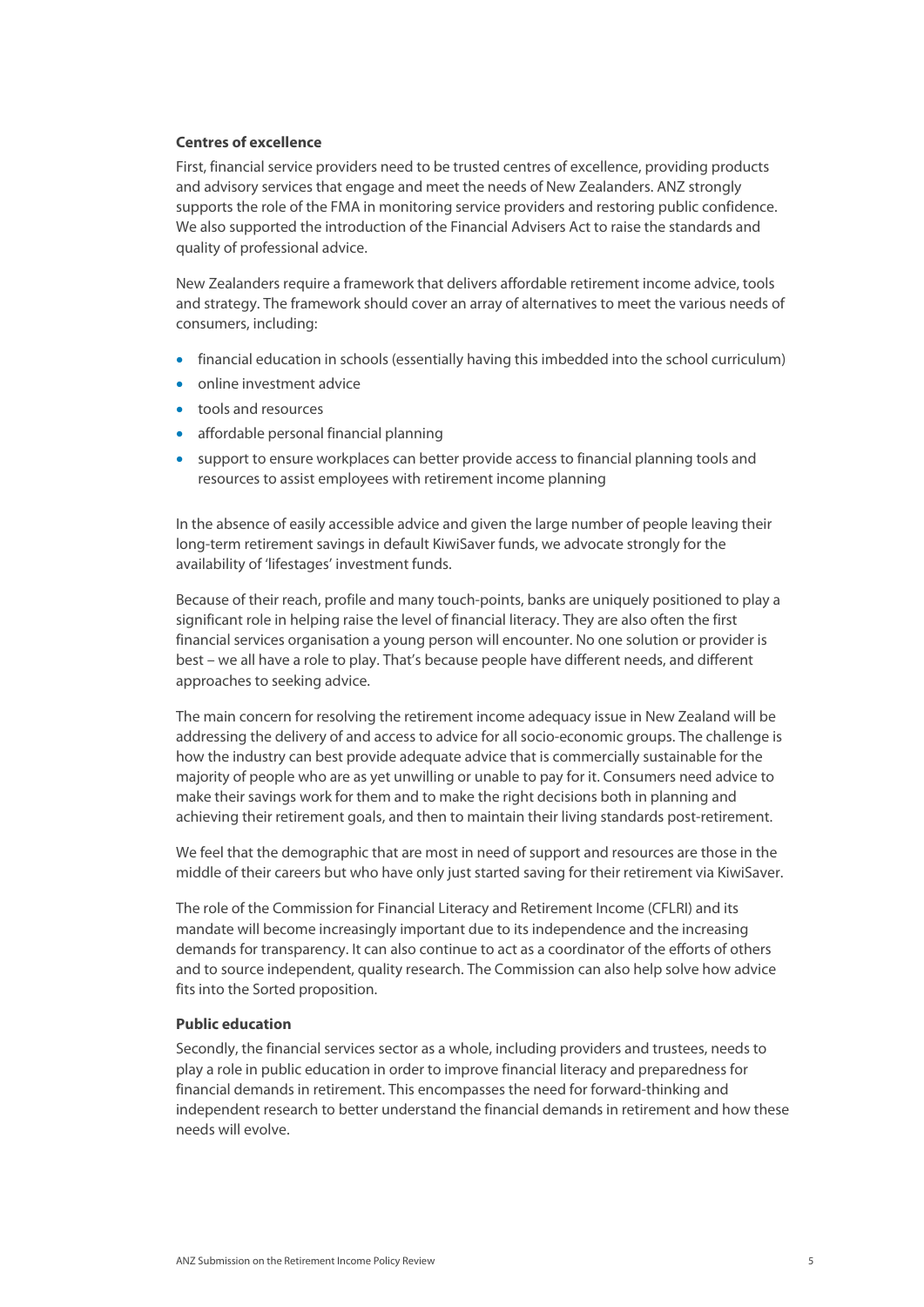## **Policy debate**

Thirdly, the sector needs to contribute to the policy debate that will empower government and non-government organisations and financial providers to deliver the best solutions for New Zealanders. We hope the Government continues to focus on initiatives that will steadily grow savings and investment in New Zealand.

These initiatives include the development of a clear savings and investment policy framework that provides consistency over time, allowing people to plan their savings, their investments and their retirement income. As part of the above framework, a national retirement income strategy is needed, focussing on certainty, transparency, fairness, security and choice.

In particular, New Zealanders need advance warning of any changes to the policy settings around retirement income and to be able to choose from a variety of retirement savings and investment options that best suit their individual expectations, circumstances and requirements.

We need sensible and cost-effective regulation, giving people the confidence to save and invest. Measures need to be developed to deliver public and private partnerships to improve New Zealand's standards of financial literacy, giving people the knowledge to have more confidence in their own investment decisions.

Finally, certain features of KiwiSaver should be maintained together with some minor enhancements to encourage greater uptake. These include:

- the current \$1,000 joining incentive under any continued voluntary-based scheme
- raising KiwiSaver contribution levels in small but consistent steps (e.g. half a percent per annum) towards a level more comparable to schemes operating in other parts of the world
- automatic enrolment of non-members in the workforce while maintaining an 'opt-out' provision
- maintaining member tax credits
- changing the default investment settings for default scheme providers to the lifestages option, so people are contributing to funds that are more appropriate to their age and length of time to retirement.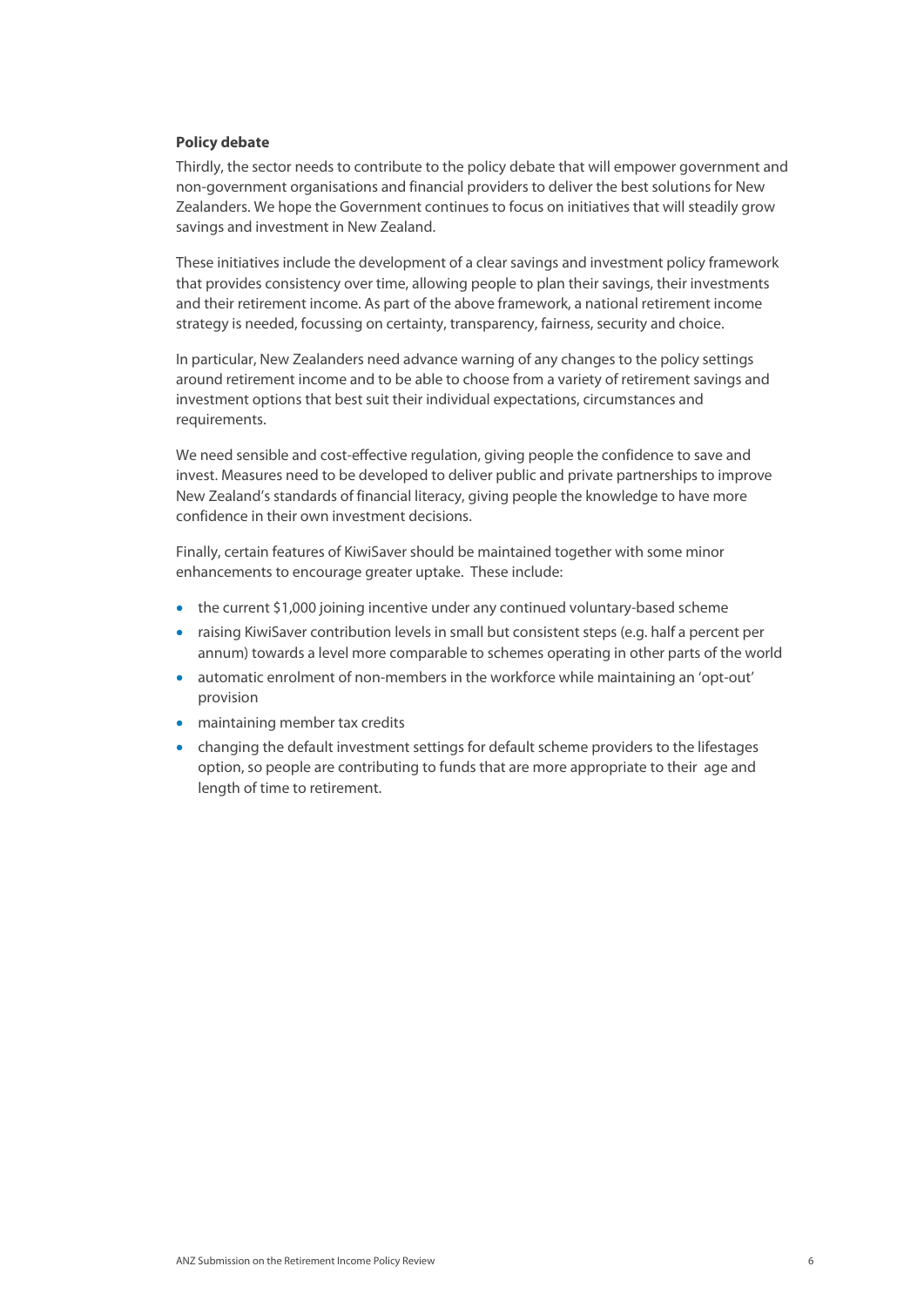# Question Five: Women's future retirement income prospects

At the age of retirement, women generally have less income from savings, investment, and retirement schemes than men. Compounding this, women tend to have a higher life expectancy than men, so their income needs to be stretched over a longer period. A study of household wealth in New Zealand revealed that the overall average net worth of women is only about 86 percent of that of men (Heathrose Research, 2012).

The ANZ retirement savings barometer adds to this finding by indicating a clear divergence in the confidence levels of males and females. On average over the last 10 months, our survey has found only 40 percent of women are confident that they will reach their retirement savings goals compared with 55 percent of men.

We recognise these findings and support the CFLRI's stated intent to work with the Treasury and Ministry of Women's Affairs to better understand those factors that are most likely to negatively affect women's financial wellbeing in retirement.

We believe the policy review should consider what support New Zealand employers need in order to establish encouraging saving practices for women, and to help women maintain their long term savings as they leave and re-join the workforce during their career.

Flexible work arrangements such as compressed work weeks (where employees work the usual number of hours in fewer days), job sharing, telecommuting, lifestyle leave and breaks from work are ways that can help women balance life priorities with work.

In addition, the provision of coaching, mentoring and networking can help women succeed by creating a supportive networking environment for pre-management and early-management women, as well as fostering mentoring relationships.

By providing a supportive environment that fosters career development and empowers women to thrive in the workplace, we can collectively work to address some of the factors that inhibit the promotion of women, so that we can then assist them in preparation for their retirement.

As an organisation, ANZ will continue to support women's retirement prospects through research support, industry group involvement, and the provision of financial education in a manner that takes into account the specific requirements of women.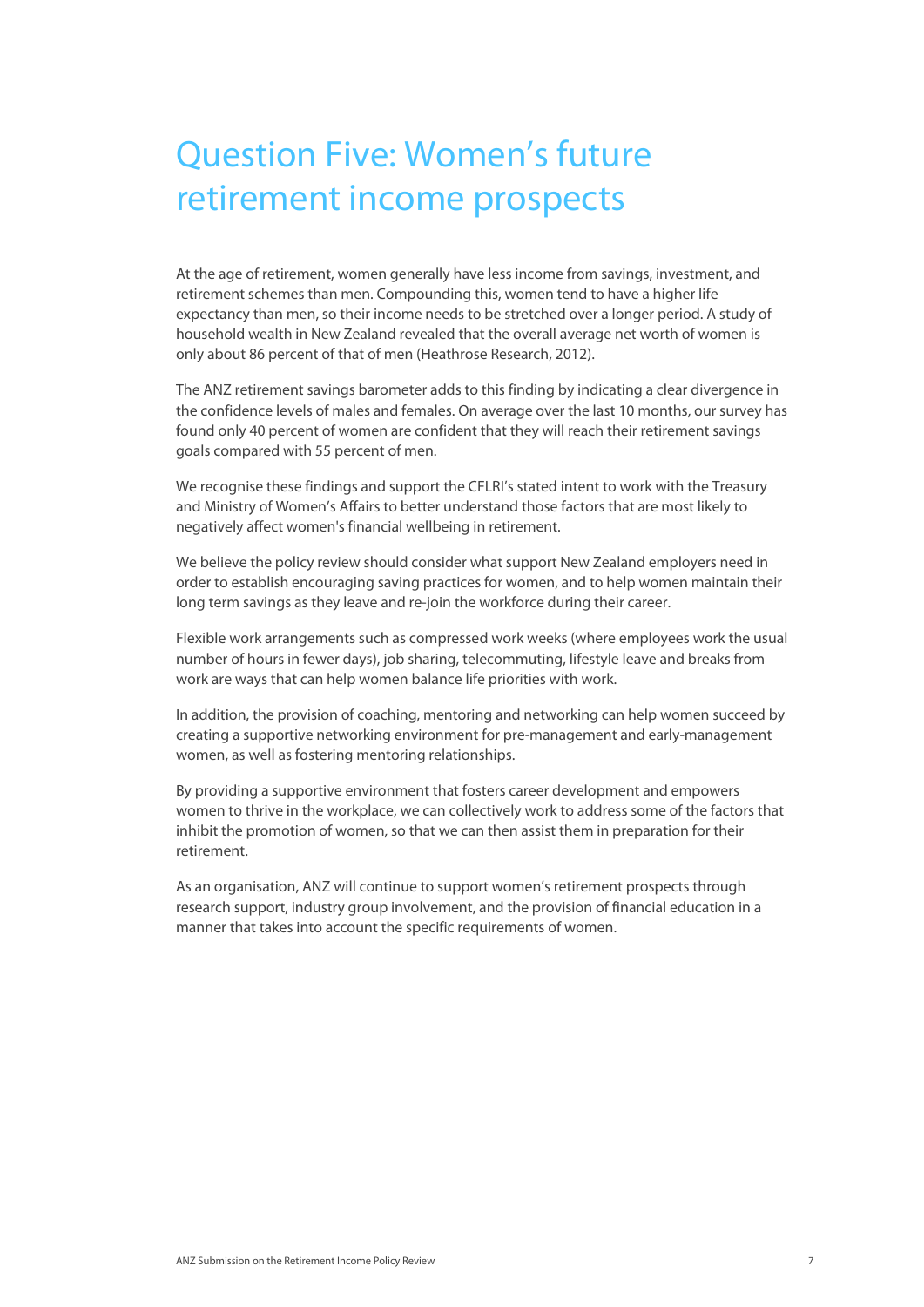# Question Six: The role of financial education and financial literacy in retirement income policy

The recent Global Financial Crisis, finance company collapses, an over-concentration of investment in residential property and low saving rates, have all combined to draw focus on the importance of improving financial literacy programmes for all New Zealanders.

The 2009 ANZ New Zealand/Retirement Commission Financial Knowledge Survey showed that banks are the main source of financial knowledge for 51 percent of New Zealanders. We believe it is the responsibility of all financial services providers to provide financial education materials and tools that will help their customers make more-informed decisions to achieve their financial goals.

A Canadian report, Delivery Models for Financial Literacy Interventions, noted that "financial literacy is an important asset for all customers in a rapidly changing marketplace and that every individual, regardless of the demographic into which they fall, should be given the opportunity to build their financial literacy.".

While existing New Zealand financial literacy initiatives – and especially those undertaken by the CFLRI – have a usage, scope and cost-effectiveness that exceeds those of most of their equivalents overseas, there is more that could be done.

Improving investor literacy is a fundamental part of financial literacy. It's true that New Zealanders are taking more interest in investing through KiwiSaver, and that the mixedownership model for some state-owned enterprises is introducing people to the listed sharemarket. But we need to work harder to strengthen the linkage between financial and investment literacy.

For example, one report notes that "investing tends to be a relatively small part of financial literacy initiatives in all countries", including in New Zealand, and that "New Zealand has been behind other countries in getting personal finance into the national schools' curriculum" (O'Connell, A., 2009, Financial Literacy in New Zealand, pgs 19 and 21).

One approach could be the delivery of an agreed programme of financial education, funded by the financial services industry and government bodies, and made widely available to the public. The programme could be directed and approved by an agreed group of industry bodies and representatives, and could even be used to fund the current Investor Education work underway through the FMA and CFLRI. This would ensure that the education is aligned, relevant, accessible, produced efficiently and effective in helping people make better decisions and improving retirement income outcomes.

Establishing one prescribed programme of education materials and modules with agreed standards and objectives would allow individual providers to develop their own value-added programmes in addition to standard education initiatives.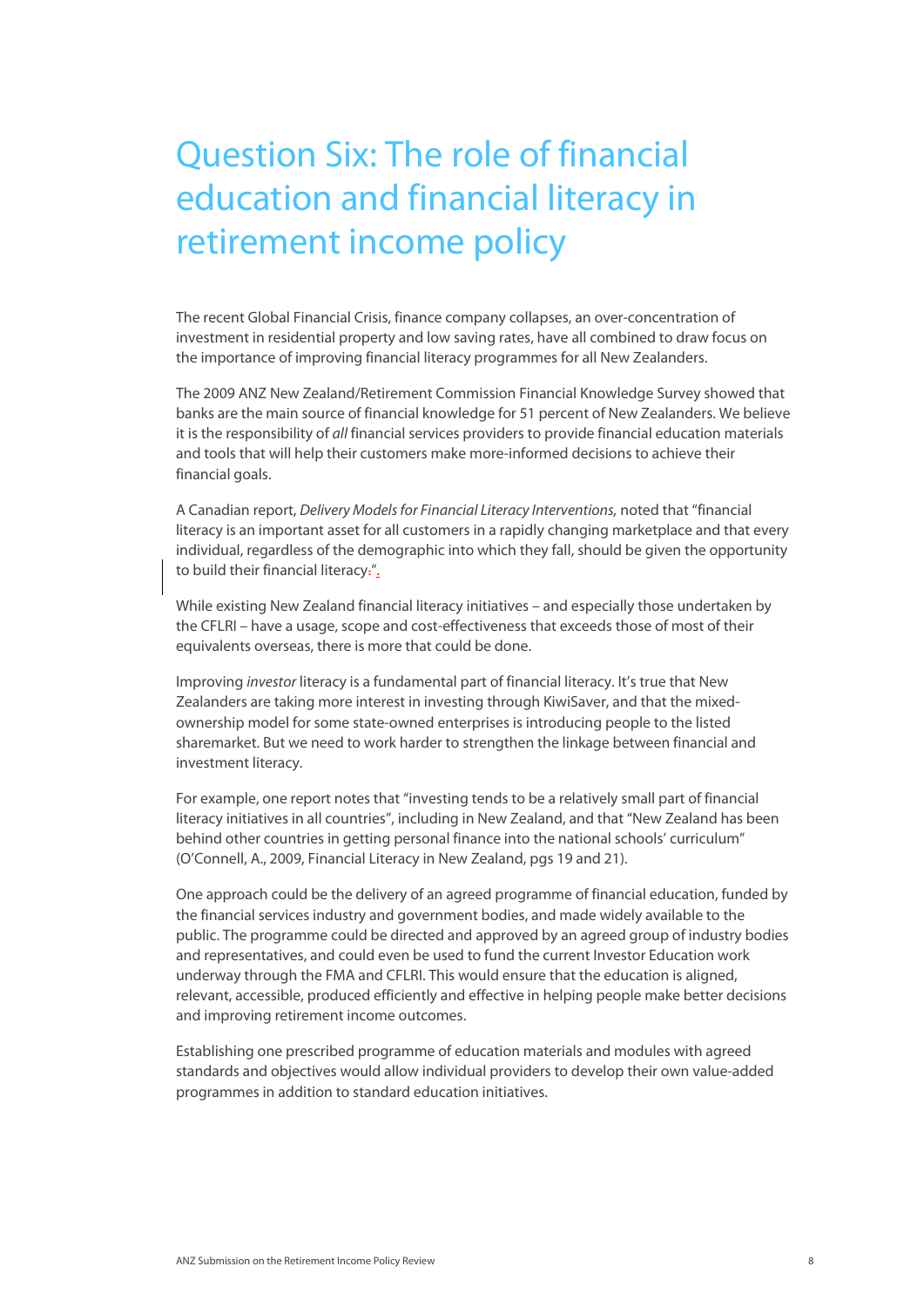ANZ engages with a wide range of organisations, including CFLRI, community groups, iwi and customers, to measure and to improve New Zealanders' levels of financial literacy. The bank is a signatory to the National Strategy for Financial Literacy and dedicates significant resources to manage and fund its own financial literacy programme, MoneyMinded.

MoneyMinded is ANZ Group's financial education programme designed to help people build financial skills, knowledge and confidence. It helps people to learn to live within their means, increase their savings and assets, manage credit and debt, and plan for the future. More than 200,000 people have taken part in MoneyMinded in Australia, New Zealand and Asia Pacific.

ANZ is currently partnering with a South Auckland-based Maori tertiary education organisation to roll out our MoneyMinded programme to unemployed people, predominantly of Maori and Pacific Island descent. The programme has been adapted for learners with low literacy levels.

ANZ looks forward to the imminent release of the third triennial New Zealand Financial Knowledge Survey, commissioned by CFLRI. ANZ has supported all three surveys.

In summary, ANZ believes it is timely to initiate a review of government-funded financial literacy education in New Zealand; its objective – to task one agency with the job of developing comprehensive, well-designed, well-directed and well-delivered financial and investment literacy programmes for all New Zealanders.